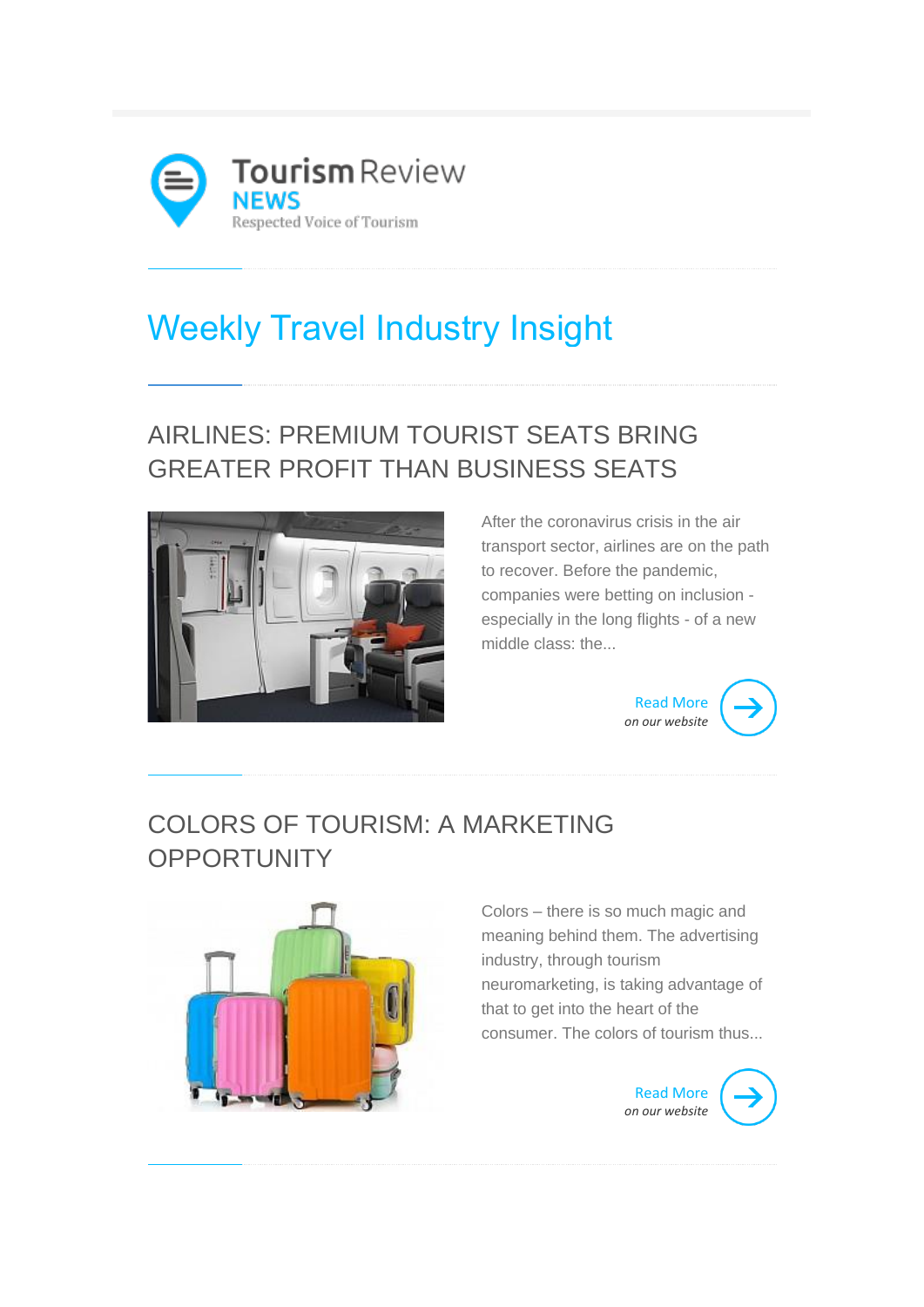# CARIBBEAN DESTINATIONS WELCOME TOURISTS AGAIN UNDER DIFFERENT CONDITIONS



The 2022 tourist season is looking brighter for the Caribbean destinations. The Covid-19 pandemic brought tourism, the main activity of these countries in the basin, to a halt. Today, the strict sanitary protocols...



## GERMANY'S STRONG "NATION BRAND" SUPPORTS TOURISM SECTOR



The Covid-19 pandemic is having a massive effect on the tourism industry worldwide, but many countries are slowly recovering and getting closer to precrisis levels. One of these countries is Germany, with the county's...



# BOOKING.COM TO PAY 1.2 MILLION EUROS TO THE CITY OF PARIS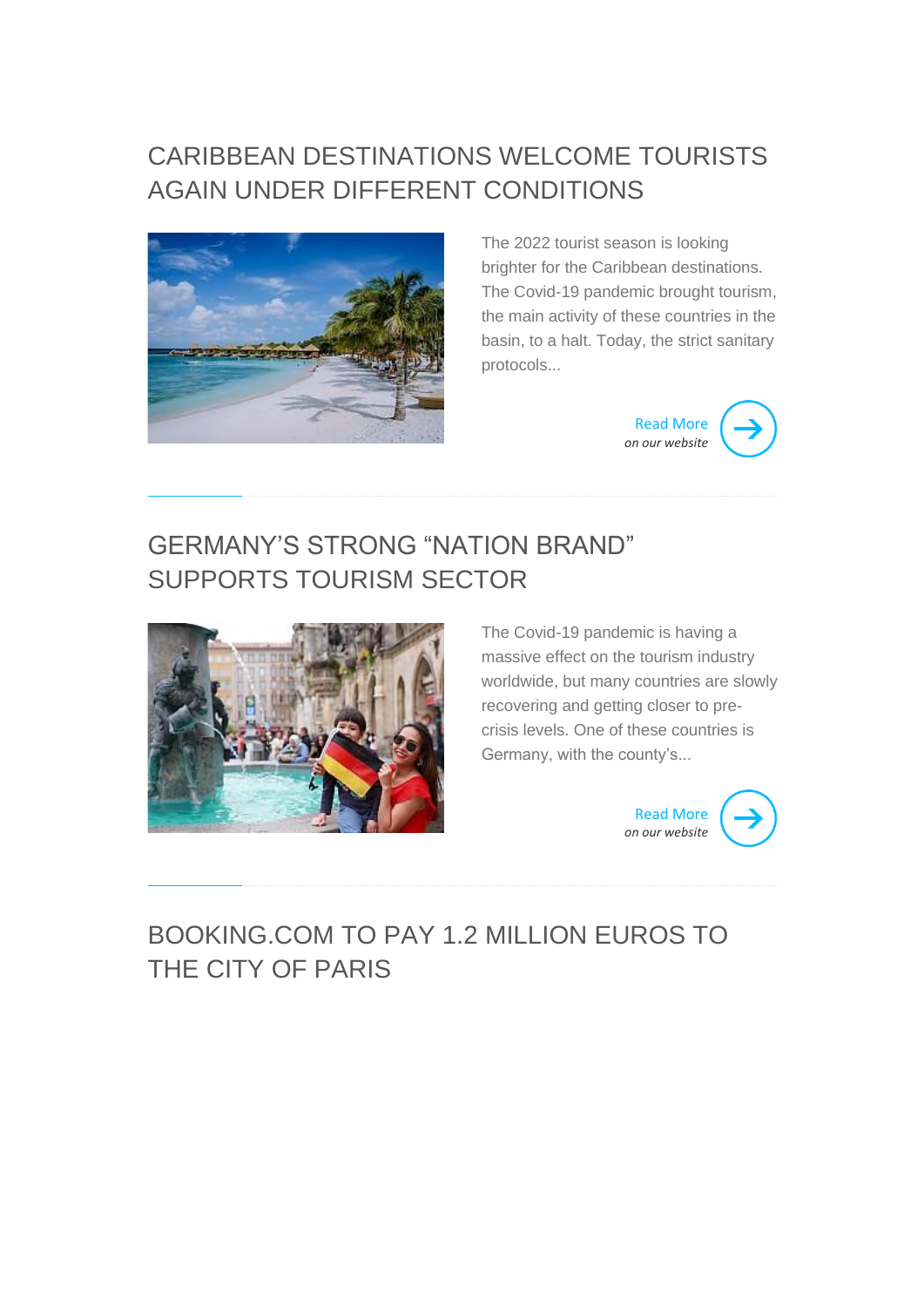

After Airbnb, it is Booking's turn to be condemned by the City of Paris judicial court to pay 1.234 million euros as a fine.



#### ABOUT 17 M INTERNATIONAL TOURISTS VISITED SPAIN IN SUMMER



The number of international tourists arriving to Spain in the summer (July-September) will reach 16.9 million, this represents 45% of those who visited Spain in 2019, the Secretary of State for Tourism, Fernando...



# 600,000 FOREIGN TOURISTS EXPECTED IN PERU BY THE END OF 2021



Peru is expected to welcome 600,000 foreign tourists during the rest of 2021, according to projections of the Peruvian Association of Travel Agencies and Tourism (Apavit). The projection indicates that most of the...

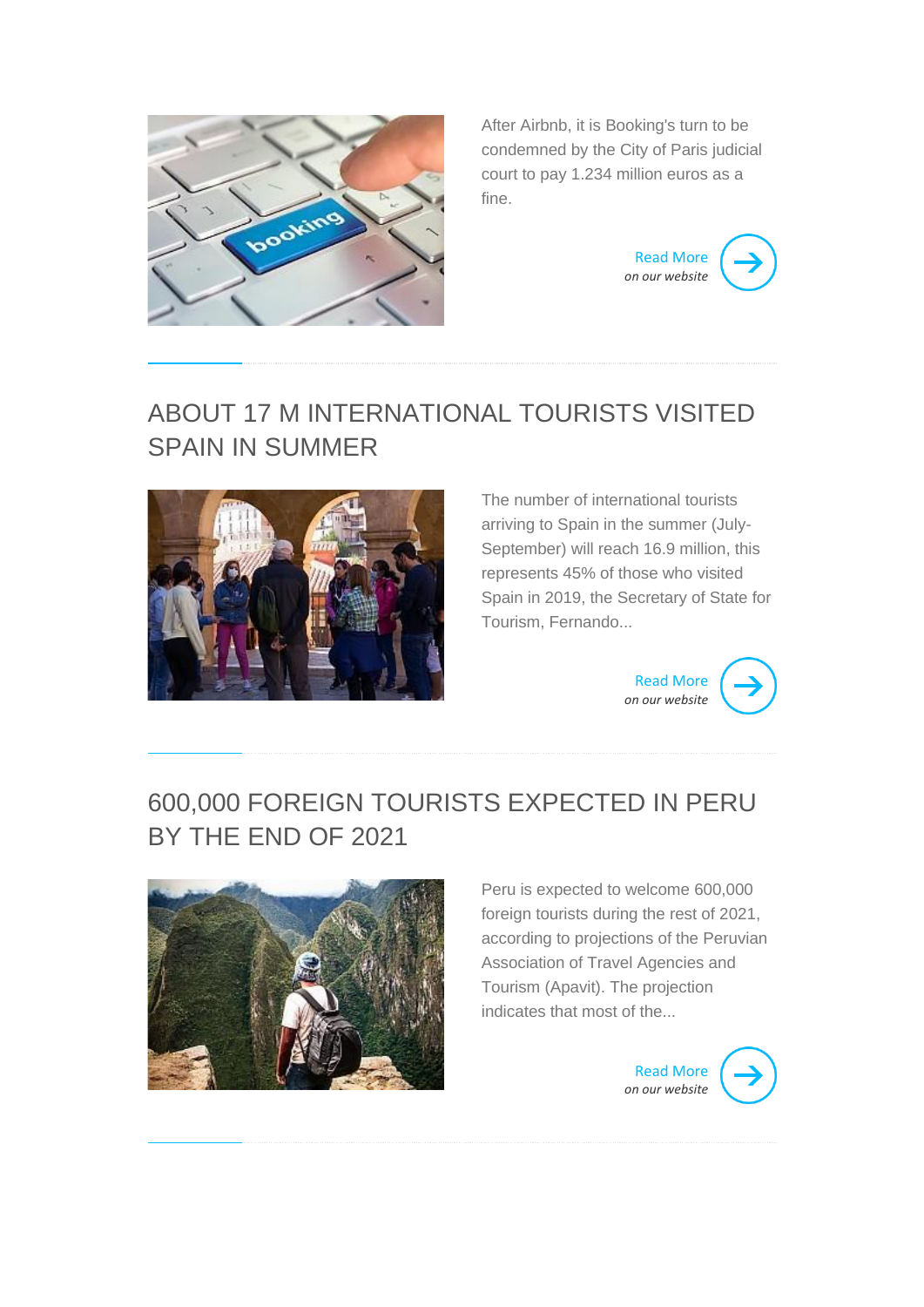#### CHINA: DOMESTIC AIR TRAVEL WEAKER THAN EXPECTED



The tourism recovery in China continues gradually. In this context, the Golden Week holiday at the beginning of the month was expected to be another boosting factor in the country's road back to pre-crisis levels....



# SPORT TOURISM IN CATALONIA - THE MULTIMILLION-DOLLAR SEGMENT



From the massive mobilization of fans to the great sporting competitions to the incessant movement of people in relation with amateur or federated children's sports competitions and an endless number of popular...



# HALLOWEEN DESTINATIONS TO GET SCARED FOR!